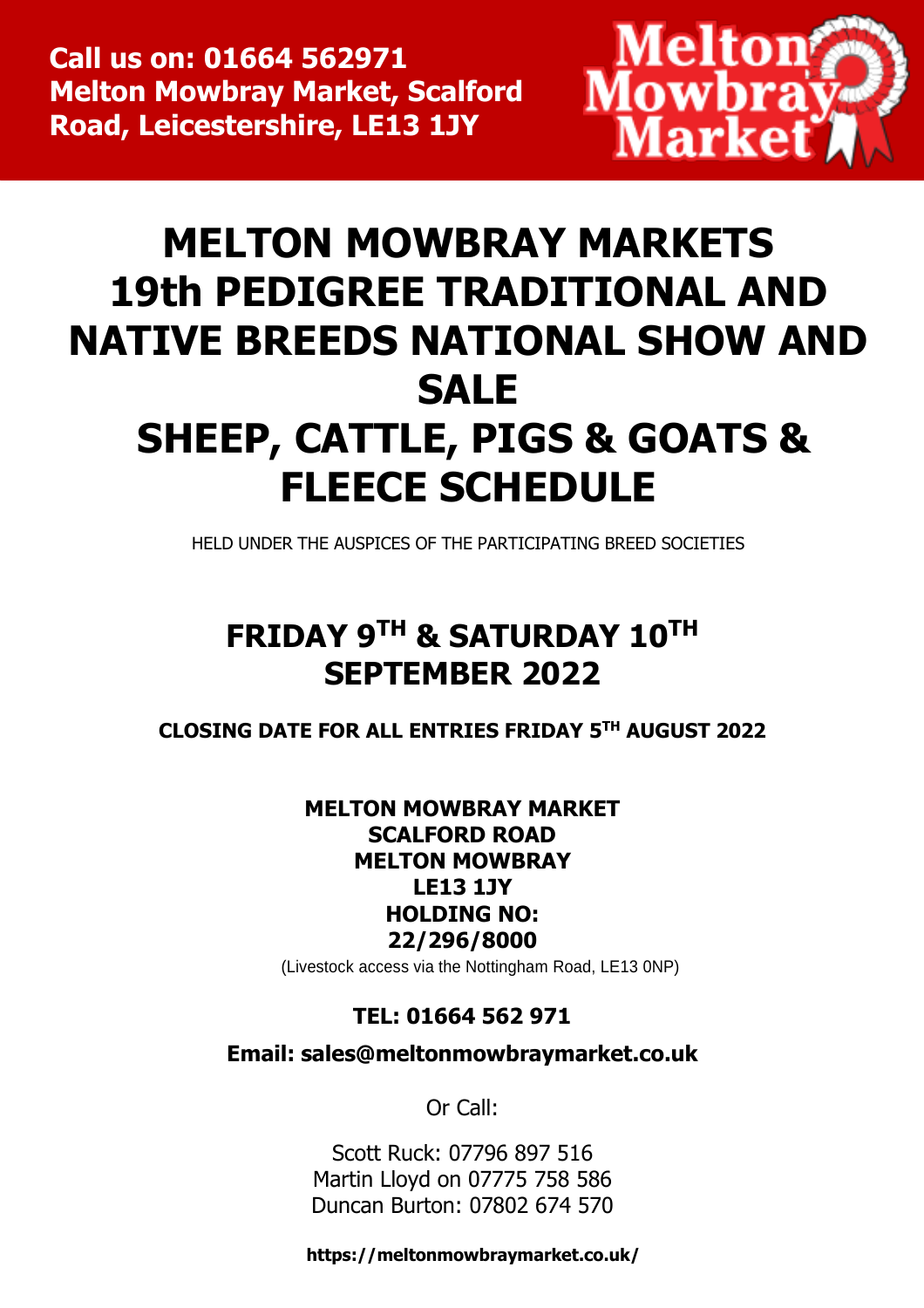#### **General Information & Sale Notes**

**LOCATION:** The sale will be held at Melton Mowbray Market, Scalford Road, Melton Mowbray, Leicestershire, LE13 1JY (livestock access via the Nottingham Road, LE13 0NP)



| <b>TIMETABLE OF</b><br><b>EVENTS:</b>                     |                                                                                                                                                                                                                                                                                                                        |                                                                                                     |
|-----------------------------------------------------------|------------------------------------------------------------------------------------------------------------------------------------------------------------------------------------------------------------------------------------------------------------------------------------------------------------------------|-----------------------------------------------------------------------------------------------------|
| Thursday 8th September                                    | Arrival of stock only by special arrangement with<br>Auctioneers                                                                                                                                                                                                                                                       | 4pm-6pm                                                                                             |
| Friday 9th September                                      | First Window for Livestock Arrival<br>Inspections for show stock<br>Begin show for those breeds holding show classes<br>Pig interbreed Championships<br>Cattle interbreed Championships<br>Sheep interbreed Championships<br>Second Window for Livestock Arrival<br>Evening Meal & Live Music at the Fur & Feather Bar | 7.00am-11.00am<br>10.00am-12pm<br>12.00pm<br>3.30pm<br>4.00pm<br>4.30pm<br>5.00pm-10.00pm<br>7.30pm |
| <b>Saturday 10th September</b> Arrival of Stock & Poultry | All Inspections Completed<br>Sale of Female Sheep & Rams in pens (Off Boards)<br>Sale of Cattle Through Ring<br>Sale of Pigs<br>Site Must Be Cleared of Livestock                                                                                                                                                      | $6.00$ am $-9.30$ am<br>10.00am<br>10.30am<br>11.00am<br>11.00am<br>8.00pm                          |

**PARTICIPATING BREEDS:** Entries will only be accepted from members of participating breed societies and for animals registered or eligible for registration in their flock / herd books. As per previous years we are honoring the £50 attendance charge to all breed societies. Cheques to be made payable to Melton Mowbray Market. If paying by BACS, bank details are as follows: Sort Code: 20-63-66 Account Number: 13632741

The participating Breed Societies, their representatives, judges, inspectors & stewards and Melton Mowbray Market are acting in good faith on behalf of participating vendors, and accept no responsibility or liability for any death, accident or injury to people, animals or property at the event. Vendors and purchasers are responsible for their animals at all times.

**BREED SOCIETY EVENT:** This is an official sale for all the participating breeds which are responsible for any inspections, weighing, NSP bolus reading, card grading and showing for their breed. Each Society will provide their own stewards, inspectors, judges, cards, rosettes and trophies where applicable.

**CLOSING DATE FOR ENTRIES:** All entries strictly close on **Friday 5 th August 2022.**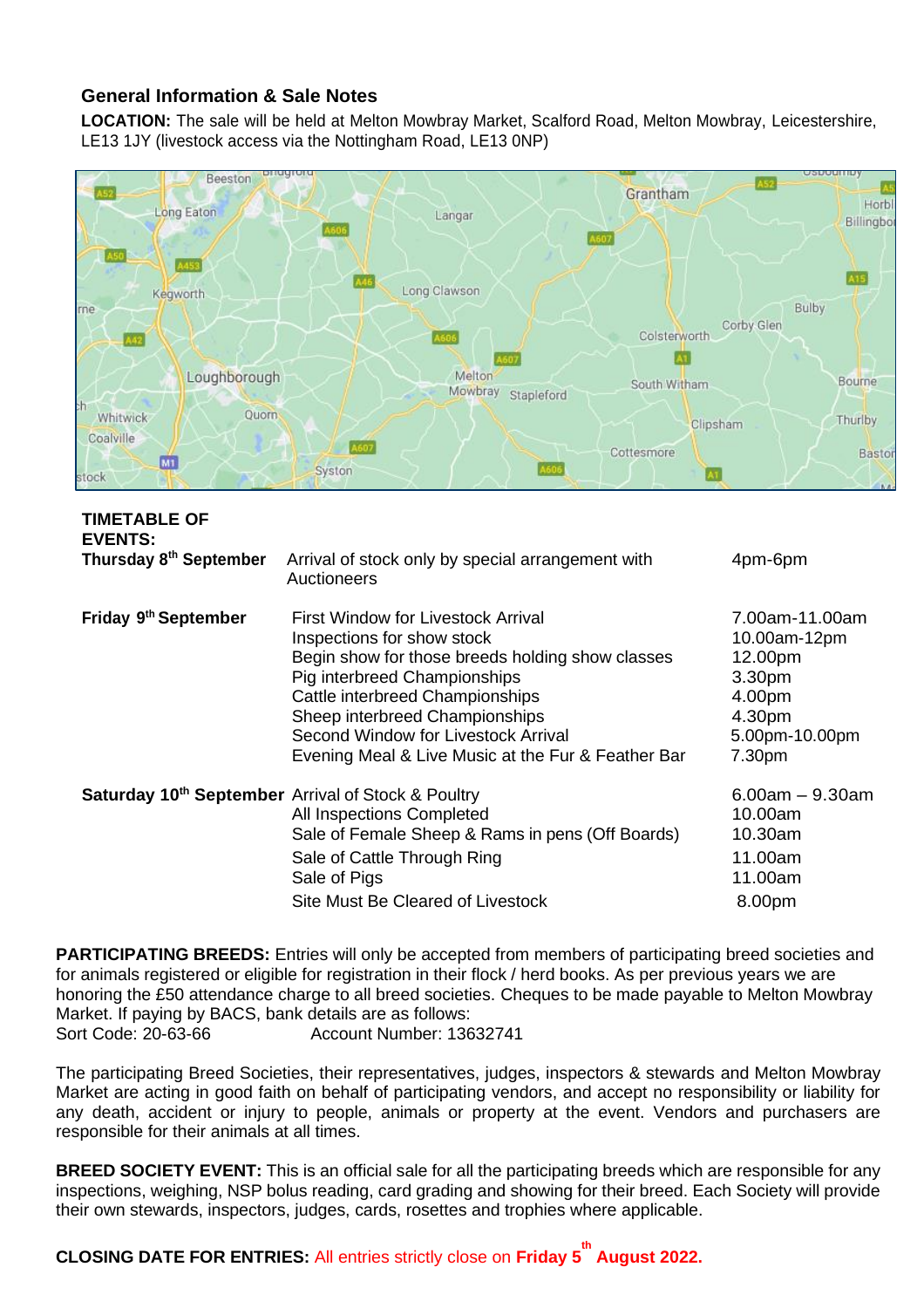**CATALOGUES:** Catalogues will be available online and hard copies from Melton Mowbray Market at £3.50.

**ENTRY FEES:** Cattle: £25 (incl VAT) Sheep & Goats: £10 (incl VAT) Pigs: £12.00 (incl VAT)

The acceptance of all entries remains at the discretion of the auctioneers and limits may have to be imposed if numbers exceed available space. Calves sold at foot do not attract additional fees. All entry forms to be sent to Melton Mowbray Market, Scalford Road, Melton Mowbray, Leicestershire, LE13 1JY.

Cheques to be made payable to Melton Mowbray Market. If paying by BACS, bank details are as follows: Sort Code: 20-63-66 Account Number: 13632741

**METHOD OF SALE:** All lots will be sold in Guineas in catalogue order.

**COMMISSION & BUYERS PREMIUM:** Commission and buyers premium will be charged at 5%.

**SOCIETY TRANSFER FEES AND LEVIES:** Societies transfer fees and sale levies will be deducted at the usual rate. Please consult your respective breed society.

**STATUTORY REGULATIONS:** The event will be carried out in full compliance with DEFRA and other statutory regulations in place at the time.

**ALL LIVESTOCK:** All entries must be tagged in accordance with current DEFRA regulations. Tag numbers must correspond with numbers on passports, pedigree certificates and in the catalogue.

**Retags** – must be reported to the Market

**Substitutes** - Substitute lots may be accepted on a like for like basis - accompanied by a relevant veterinary certificate.

**STRAW:** An amount of Straw will be provided by the auctioneers. Vendors must supply their own hay, additional straw, and buckets. It is the responsibility of the vendor to ensure their animals are presented for sale at the correct time. Animals will be sold strictly in catalogue order.

**RESPONSIBILITY:** All animals must be penned or stalled in the space allocated. Vendors are solely responsible for and in charge of their stock at all times whilst on the premises.

**RESERVE PRICES:** Any reserve prices must be submitted to the auctioneers in writing prior to the sale of any lot.

**ANIMAL HEALTH:** Vendors will be expected to ensure that their animals are in good health and, to the best of their knowledge free from infectious or contagious disease. The entry form includes a declaration to this effect, which must be signed. Veterinary surgeons will be on call, in the event of their being required. Entry to the sale carries a warranty of soundness from the vendor. In the case of sheep in respect of mouth, udder and testicles.

**SOCIETY INSPECTIONS:** Some Breed Societies will carry out breed inspections and/or card grading. Please contact your Breed Society for details. Rejected animals may still be sold but must be clearly marked before the sale and declared at the time of the sale.

**CATTLE:** All vendors must comply with TB regulations based on their TB area**.** Any animal whose ear tag does not match that printed in the catalogue will be rejected from the event. All entries must be accompanied by a pedigree certificate and where appropriate a copy of the AI/service certificate. No calves under 7 months of age will be accepted as separate lots. All lots must have been weaned at least 2 weeks prior to the event and in the case of milking cows, must have been properly dried off. All bulls over 10 months must be rung. No person under 16 years of age may have charge of a bull at any time. All cattle in the halter section must be halter trained and be able to be led into the ring. There will be an un-haltered sections for all breeds. White coats must be worn for showing cattle.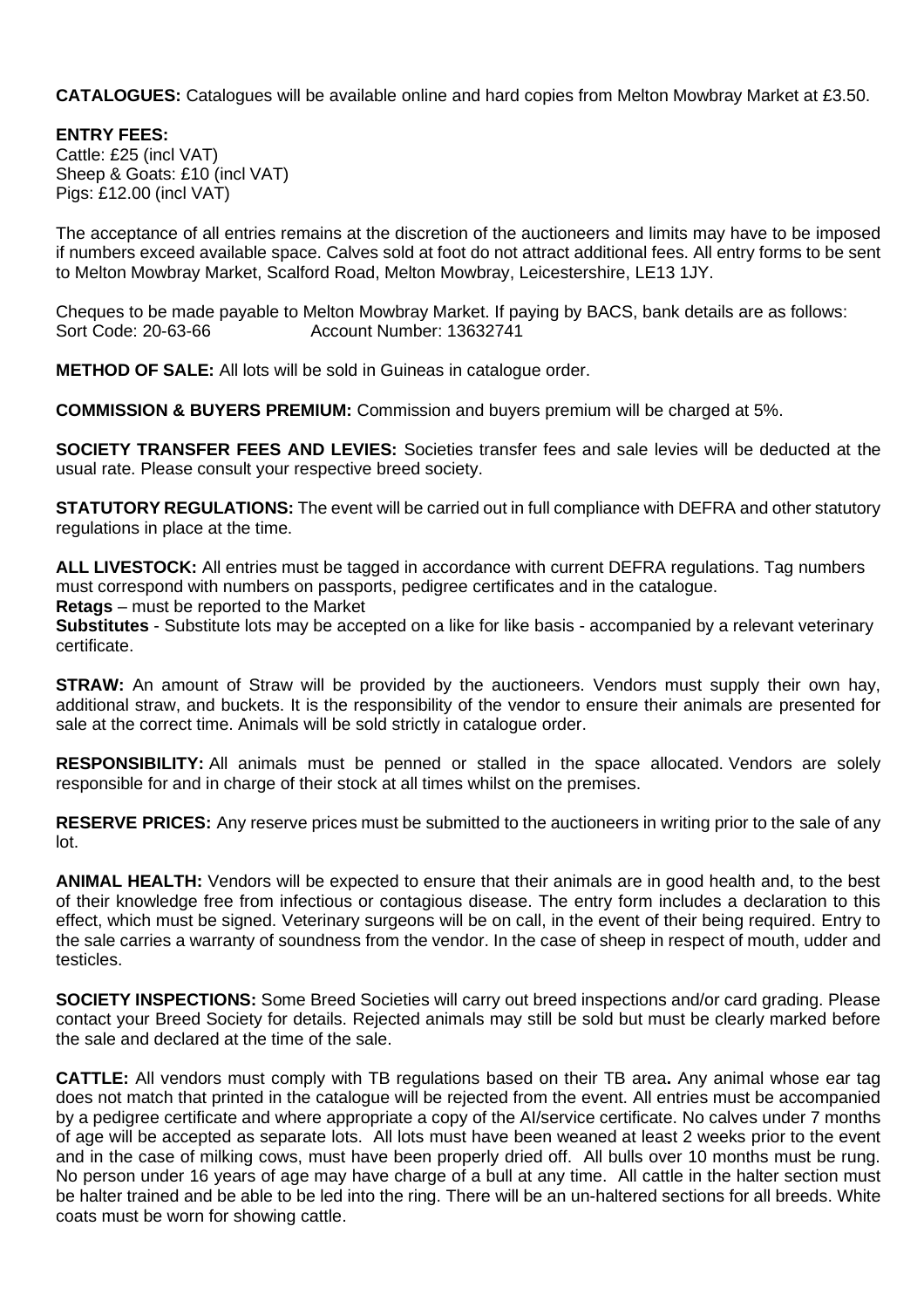**SHEEP:** Vendor and breed order will be drawn by ballot. Rams will be sold in their pens 'off the boards'. Females will also be sold in their pens 'off the boards' and may be offered in groups or as individuals. Vendors are encouraged to consider selling females in pairs or small matched groups.

**MV ACCREDITED SHEEP**: Provision will be made for MV accredited sheep. Please ensure the status of your flock is clearly marked on the entry forms and all the relevant certification is brought on the day, please send photocopy with entry form. It is the responsibility of the owner to ensure they follow the plans laid out in the market to safeguard the status of their livestock, which remains their responsibility at all times.

**SCRAPIE MONITORED SHEEP:** Every effort will be made to accommodate MV accredited sheep which are also fromScrapie Monitored Flocks.

**PIGS:** All pig entries to be sent directly to Melton Mowbray Market.

**DOGS:** Dogs will not be permitted in the livestock areas.

**BREED SOCIETY STANDS:** Each Breed Society will have a pen, provided free of charge, for a small breed promotional stand at the end of their run of breed.

**REFRESHMENTS:** Refreshments will be available both Friday and Saturday from the Farmers Market and via the Trough in the cattle building. Food, drink and a seating area will also be available at Rams Kitchen which is situated opposite the main Auctioneers Office and the onsite Brewery. The Market Tavern pub will also be serving food and drink on the Saturday.

**TRADE STANDS:** Spaces may be booked direct with Melton Mowbray Market – please contact the office on 01664 562 971.

## **PLEASE CONTACT YOUR RETROSPECTIVE BREED SOCIETY FOR SPECIFIC REGULATIONS AND SHOW CLASSES**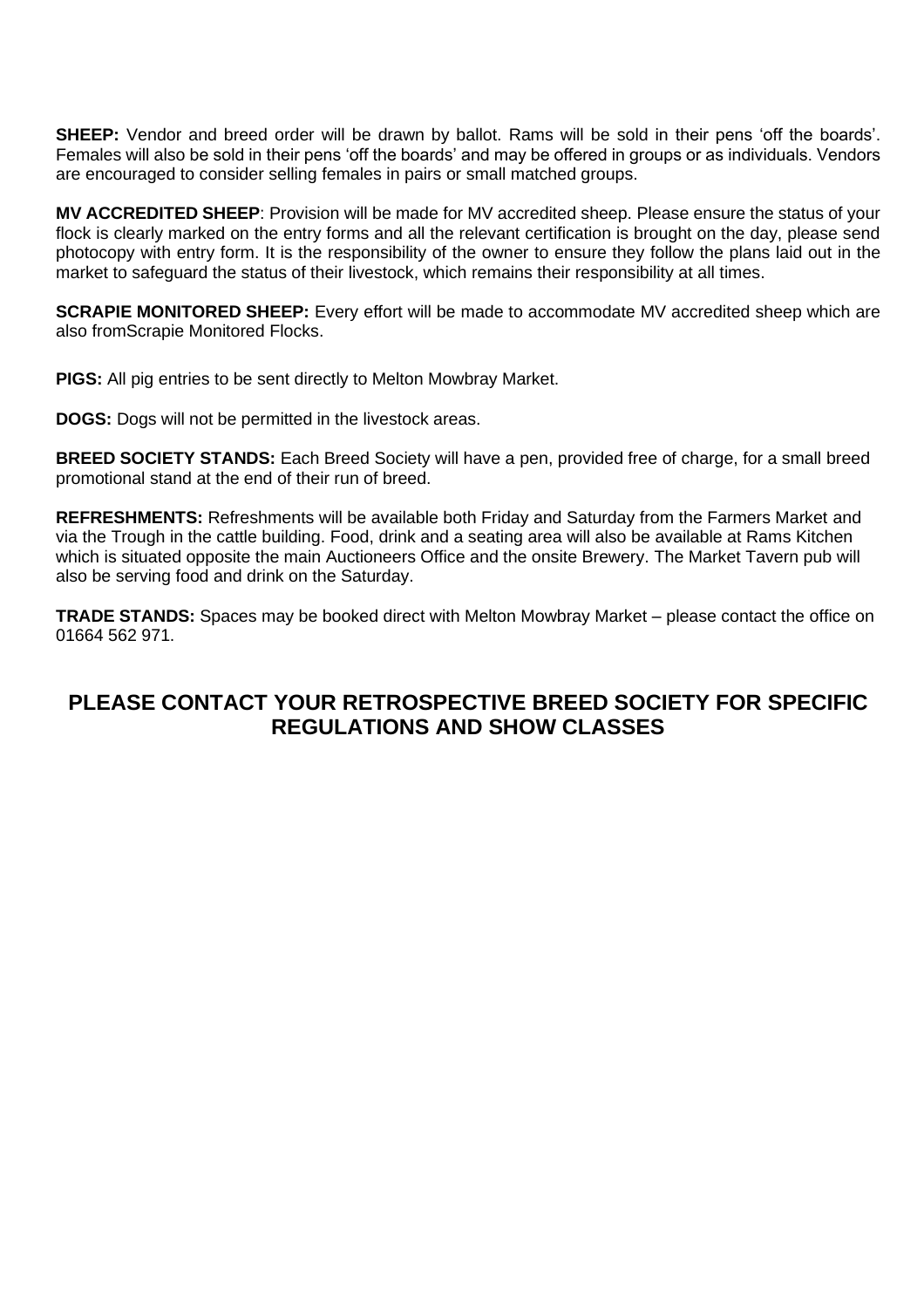## **MELTON MOWBRAY CRAFT COMPETITION 2022**

 **At the Traditional Native Breeds Show & Sale at Melton Mowbray Market, Leics.**

## **FRIDAY SEPTEMBER 9th 2022**

#### **ENTRIES TO BE MADE BY THE PERSON NAMED ON THE ENTRY FORM FROM THE PRODUCTS OF ANY TRADITIONAL OR NATIVE BREED, AND IDENTIFIED.**

#### **ROSETTES TO 4th PLACE.**

Exhibits to be delivered by 11-45 am on Friday September 9th at the competition area to be judged at approx 12 midday.

Exhibits will be on display to the public and must remain on display until 4 pm when they can be collected. All exhibits to be removed by 5 pm. There will be no display on Saturday.

Although the stands will be stewarded, the exhibits remain the responsibility of the exhibitor and no responsibility for loss or damage will be accepted by the organisers.

#### **COMPLETED.**

**CLASS 1. Handspun. Knitted ,crocheted or woven item in natural coloured wool.(may include trimmings).**

**CLASS 2. Handspun.Knitted, crocheted or woven item in dyed or blended wool (may include trimmings).**

**CLASS 3. Item made using commercially spun or woven fibre ( may include trimmings).**

**CLASS 4. Felt or tapestry item. (may include trimmings)**

**CLASS 5. A skein of natural coloured or dyed handspun wool.**

**CLASS 6. Rug.**

**CLASS 7. Any other item made from Traditional or Native Breeds eg. Crooks, buttons, sheepskins.**

#### **WORK IN PROGRESS.**

**CLASS 8. Item made from any of the above classes. Must be approx. ¾ finished with written explanation of work.**

**CLASS 9. Item made from any of the above classes by a person under 16 years of age.**

Either return entry form to Jayne Drinkwater 59 Spring Lane, Bassingbourn, Cambs, SG8 5HT, drinkersj@hotmail.com 01763 245255 or enter on the day.

| Name         | <u> 1980 - Jan Sterling von de Sterling von de Sterling von de Sterling von de Sterling von de Sterling von de S</u> |  |
|--------------|----------------------------------------------------------------------------------------------------------------------|--|
| Address      | <u> 1989 - Jan James James Sandarík (</u> † 1920)                                                                    |  |
|              |                                                                                                                      |  |
|              |                                                                                                                      |  |
|              |                                                                                                                      |  |
| <b>CLASS</b> | <b>DESCRIPTION</b>                                                                                                   |  |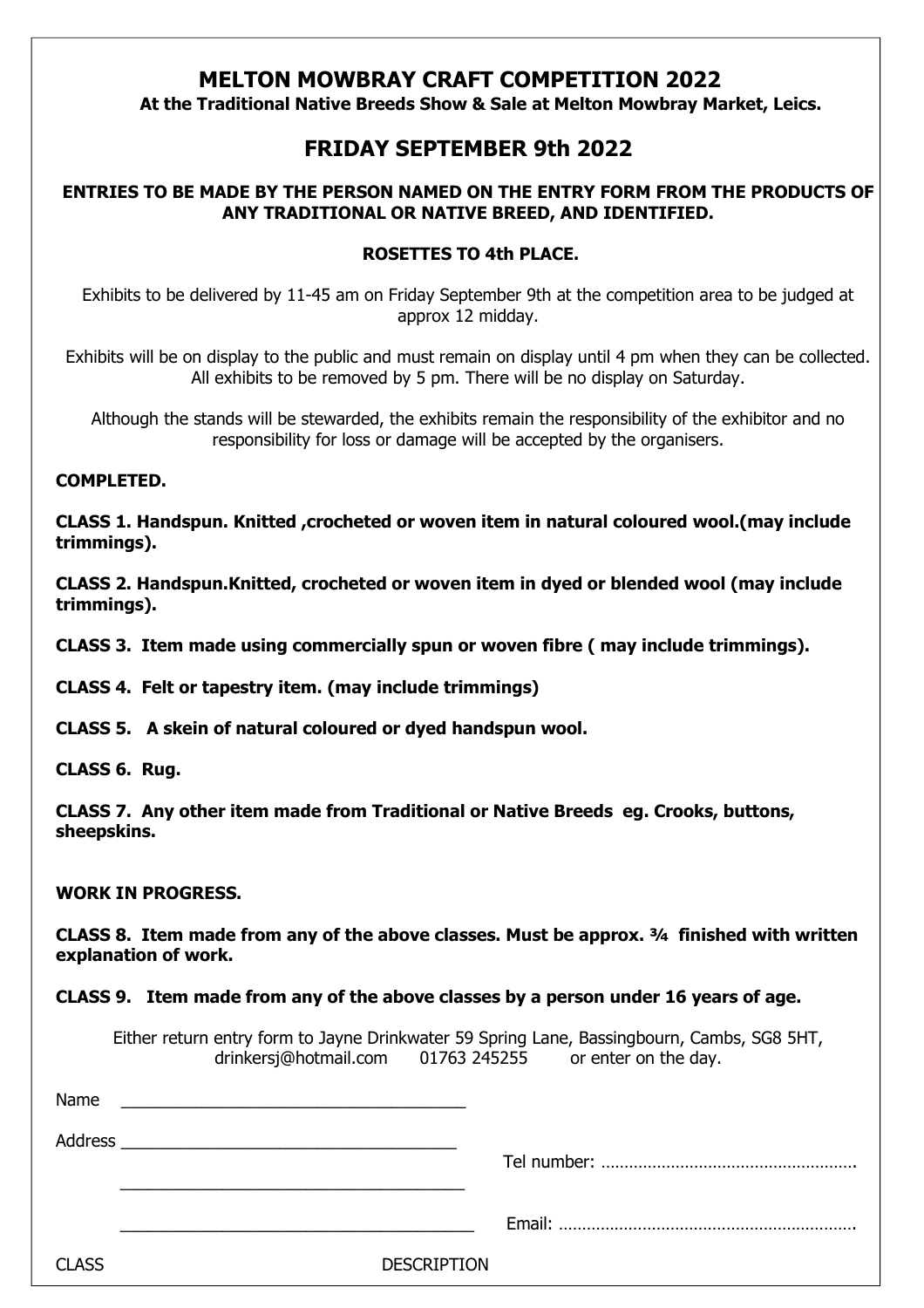# **MELTON MOWBRAY FLEECE COMPETITION 2022**

At the Traditional Native Breeds Show & Sale at Melton Mowbray Market, Leics.

# **FRIDAY SEPTEMBER 9th 2022**

#### **Classes: Longwool, Shortwool, Hill, Primitive**

Entry fee: £1 per fleece. All fleeces to be from 2022 clip

1. All Traditional British breeds are eligible

2. Competitors may enter up to 2 fleeces per breed but an unlimited number of breeds

3. Fleeces must be from sheep which are, at the time of shearing, owned by the exhibitor

4. Fleeces must be neatly rolled and secured by a band of neck wool. Artificially stained or coloured fleeces or those secured by baler twine will be eliminated.

5. Fleeces to be delivered by 11am on Friday September 9th at the competition area to be judged at approx 12 midday.

6. Fleeces will be on display to the public and must remain on display until 4 pm on Friday when they can be collected or forwarded for Fleece sale on Saturday.

7. Although the stands will be stewarded, the fleeces remain the responsibility of the exhibitor and no responsibility for loss or damage will be accepted by the organisers.

8. The competition will be judged on a points system and the Judge's decision is final. Classes may be divided at the steward's discretion if sufficient entries are received.

> Contact: Jayne Drinkwater 59 Spring Lane, Bassingbourn, Cambs, SG8 5HT [drinkersj@hotmail.com](mailto:drinkersj@hotmail.com) 01763 245255 or enter on the day.

#### **Fleece Bring and Buy**

Organiser: Jayne Drinkwater 59 Spring Lane, Bassingbourn, Cambs, SG8 5HT, [drinkersj@hotmail.com](mailto:drinkersj@hotmail.com) 01763 245255

Entry fee £1 per fleece. Maximum of 5 fleeces per breed per seller All fleeces to be clearly labelled with: Your name, address and contact phone number The breed or cross The weight Asking price All unsold fleeces must be collected by 3pm on Saturday afternoon.